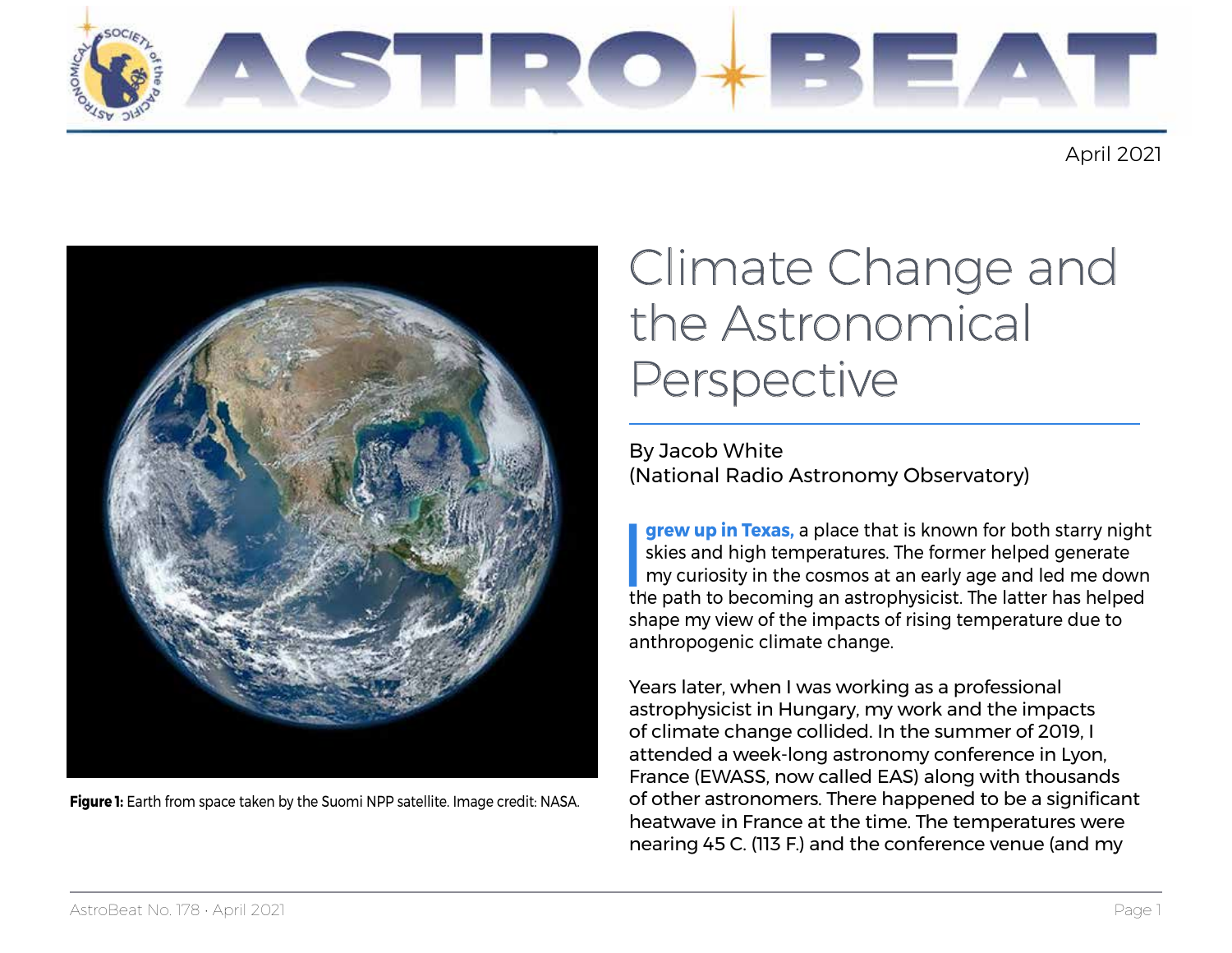

**Figure 2:** Astronomers for Planet Earth is an international organization that was founded in 2019.

hotel) did not have air conditioning. The temperatures were so high, serious consideration was given to canceling the conference. Heatwaves like this are not normal. I grew up in the heat, I know how dangerous it can be. Discussion ensued and the conversation turned to climate change, and how the evidence is overwhelming that we're in a climate crisis (e.g. see Fig. 3).

Questions were arising such as - What can we do about climate change? How can astronomers be involved in the solution?

A small group of attendees with a shared interest in addressing the climate crisis got together at the conference. After more discussion in the following weeks, the group "Astronomers for Future" was formed. Shortly thereafter, the group merged with a similar group in North America, and **Astronomers for Planet Earth** became a global community [\(https://astronomersforplanet.](https://astronomersforplanet.earth/) [earth/\)](https://astronomersforplanet.earth/). This is a global network of 800+ professional astronomers, amateur astronomers, astronomy students, and astronomy educators from 40+ countries around the world. We all share one common goal - doing as much as we can to address the climate crisis from an astronomical perspective. See Fig. 4.

But what can an astrophysicist do to help combat climate change? Well, we can capitalize on our understanding of how unique our planet is and help relay that info to others.

Astronomers have a deep understanding of planets... we've observed thousands of them outside our Solar System. There is no shortage of diversity in these "exoplanets" some of them are even Earth-like! At first, this can spark hope. If climate change becomes insurmountable, could we pack our bags and head off to Earth 2.0? Well… unfortunately, space is big. Like really really big.



**Figure 3:** Global temperature and Solar activity versus time. Image Credit: NASA-JPL/Caltech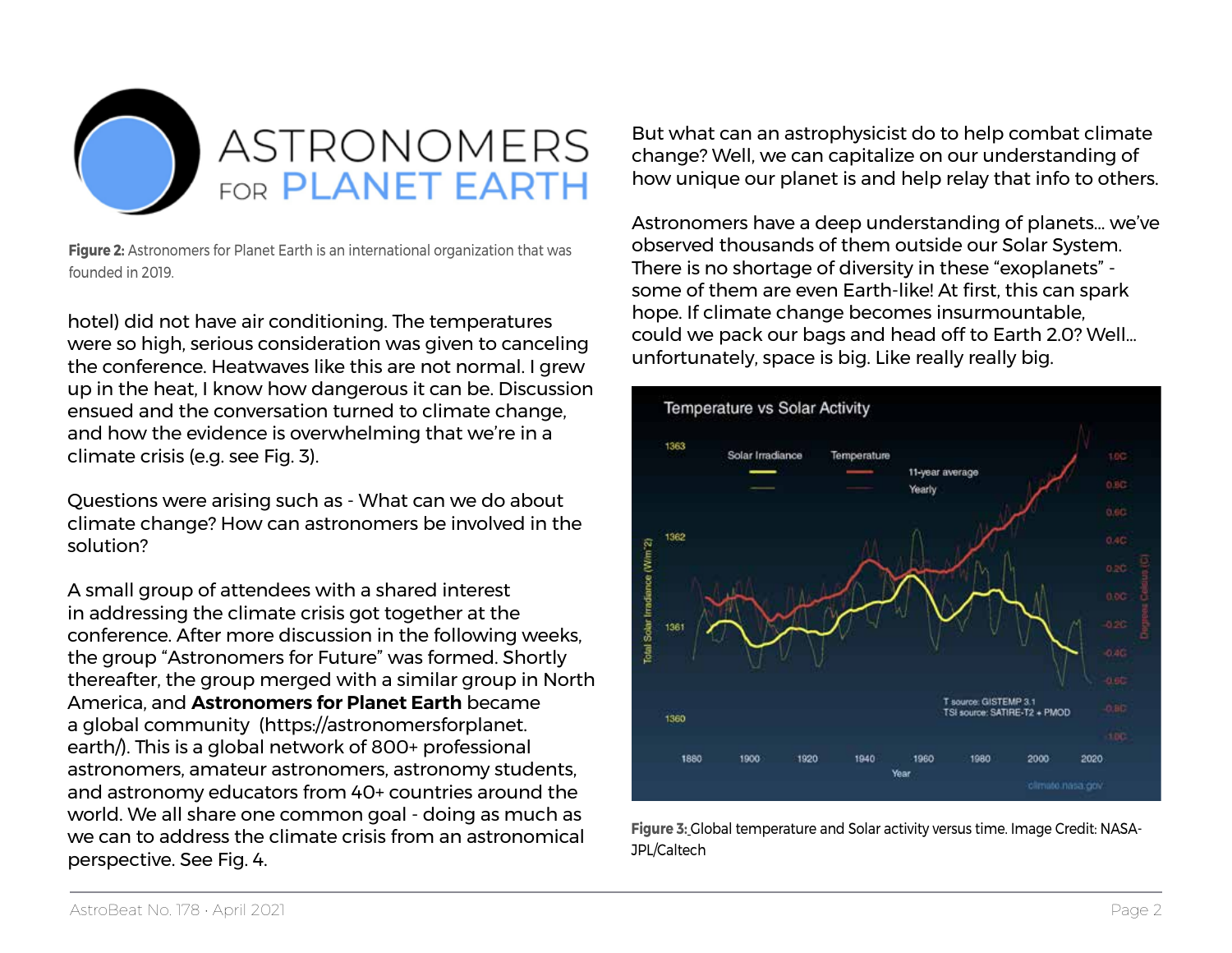

**Figure 4:** Astronomers for Planet Earth described in a concise graphic made by Victoria Grinberg.

## **Let's do a quick thought experiment!**

The closest star to our Solar system is Proxima Centauri. It is about 4.2 light years away. The fastest spacecraft ever launched is the Parker Solar Probe, which reached a speed of 430,000 mph (690,000 kph). Even this speed demon would take about 6,500 years to arrive at our neighboring star system. Therefore, it isn't possible to travel to planets outside of our Solar system within our lifetimes (or maybe ever).

But let's come back home for a bit, or at least to our Solar neighborhood. Venus, for example, is very similar in size to Earth. If we saw it around a different star, we may even

think it is Earth-like. But, it has a runaway greenhouse effect making it too hot, as described further in this news article, "NASA climate modeling suggests Venus may have been habitable" (Cabbage & McCarthy, 2016, [https://](https://climate.nasa.gov/news/2475/nasa-climate-modeling-suggests-venus-may-have-been-habitable/) [climate.nasa.gov/news/2475/nasa-climate-modeling](https://climate.nasa.gov/news/2475/nasa-climate-modeling-suggests-venus-may-have-been-habitable/)[suggests-venus-may-have-been-habitable/\)](https://climate.nasa.gov/news/2475/nasa-climate-modeling-suggests-venus-may-have-been-habitable/). This incredible heat is due to the abundance of carbon dioxide (CO2) in its atmosphere. CO2, a greenhouse gas, can significantly raise the average temperature of a planet. And it is currently doing it to Earth, our home. Our only home.

### **What Can Be Done?**

The time for climate action is slowly ticking away. We know how to fix this problem, so we must fix it. To minimize the negative impacts of the climate crisis as much as possible, we have to drastically lower our collective carbon footprint. And none of us are too important or exempt from this.

On the individual level, we must start making changes such as: eating less meat, taking public transit more frequently, flying less, and properly managing the temperature in our homes. These may seem small — but they add up. Your actions may seem inconsequential, but just like a galaxy is a collection of stars, our global society is just a collection of people and their individual actions.

On the organizational level, we must adopt sustainability as a core goal. This means making decisions based on adhering to that goal. Universities and astronomical observatories are no exception to this rule. Just because they (or we) do not produce physical products, doesn't mean they (we) don't have a significant carbon footprint. Computational resources, travel, or even operating telescopes come with a lot of associated carbon emissions. In fact, some studies have shown that the average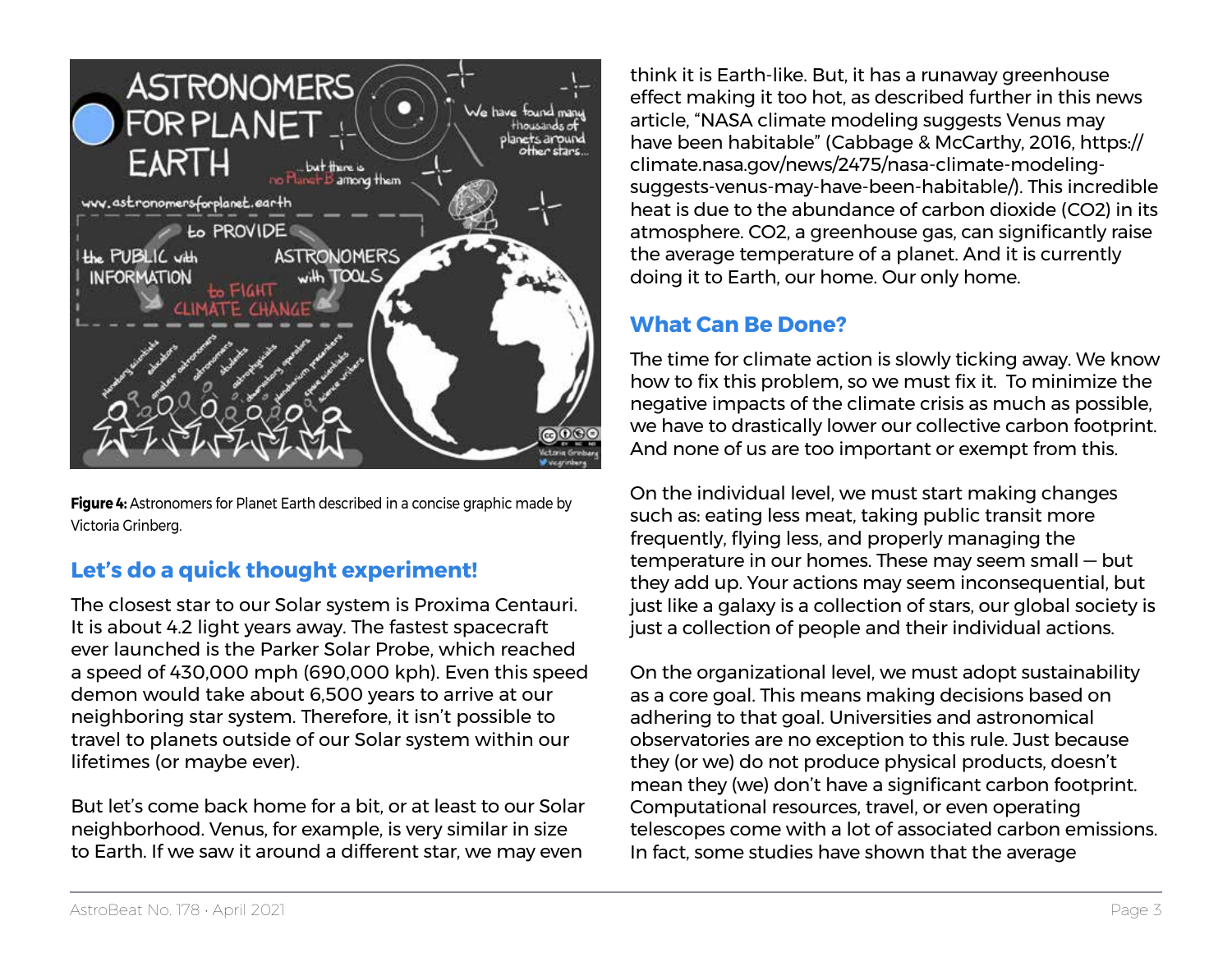astronomer has a much larger carbon footprint than the average person (Stevens et al. 2020).

As astronomers and as educators, we can inspire people. We know how unique our planet is and the vast distances required to find another habitable planet. We can educate people on the impacts and severity of the climate crisis and we can prioritize sustainable practices in our daily lives. We can leverage our position to help communicate the severity of the climate crisis.

Public polling constantly finds that scientists are viewed as very trustworthy (Skinner & Clemence, 2019, [https://www.ipsos.com/en/](https://www.ipsos.com/en/its-fact-scientists-are-most-trusted-people-world) [its-fact-scientists-are-most](https://www.ipsos.com/en/its-fact-scientists-are-most-trusted-people-world)[trusted-people-world](https://www.ipsos.com/en/its-fact-scientists-are-most-trusted-people-world) ). As



**Figure 5:** Surface map reconstruction of Venus. Image credit: [NASA/JPL.](https://images.nasa.gov/details-S91-50688)

climate change research like atmospheric studies of the runaway greenhouse effect on Venus.

Of course, most astronomers are not actively involved in teaching climaterelated courses, nor do we necessarily have a background in climaterelated teaching/research. But this doesn't mean the climate cannot be brought into astronomy lectures in some capacity. For example, some educators (e.g. Rector 2019, Williamson et al. 2019) are leading efforts to bring climate change instruction into university astronomy courses. Others have developed open-source textbooks for middle schoolaged students that connect the Earth, space, and climate science (e.g. from Jeffrey

astronomers, we can use this to our advantage when engaging in education and public outreach initiatives. We can tie together the sheer awesomeness that is our universe with a broad-level overview of the negative impacts of climate change. We can highlight we only have one home and if we don't protect it, there is no "Planet B". Outreach initiatives also present the opportunity to show how our work is either related to climate change, could be impacted by climate change, or shares similar tools to

Bennett, at<https://grade8science.com/>). These initiatives highlight how to effectively teach and incorporate climate change into curricula, since most astronomy educators may not have a background in climate change research.

If you're not sure about what more you can do to help combat the climate crisis - then check out Astronomers for Planet Earth (A4E)! We presented a recent paper further describing the grassroots organization (White et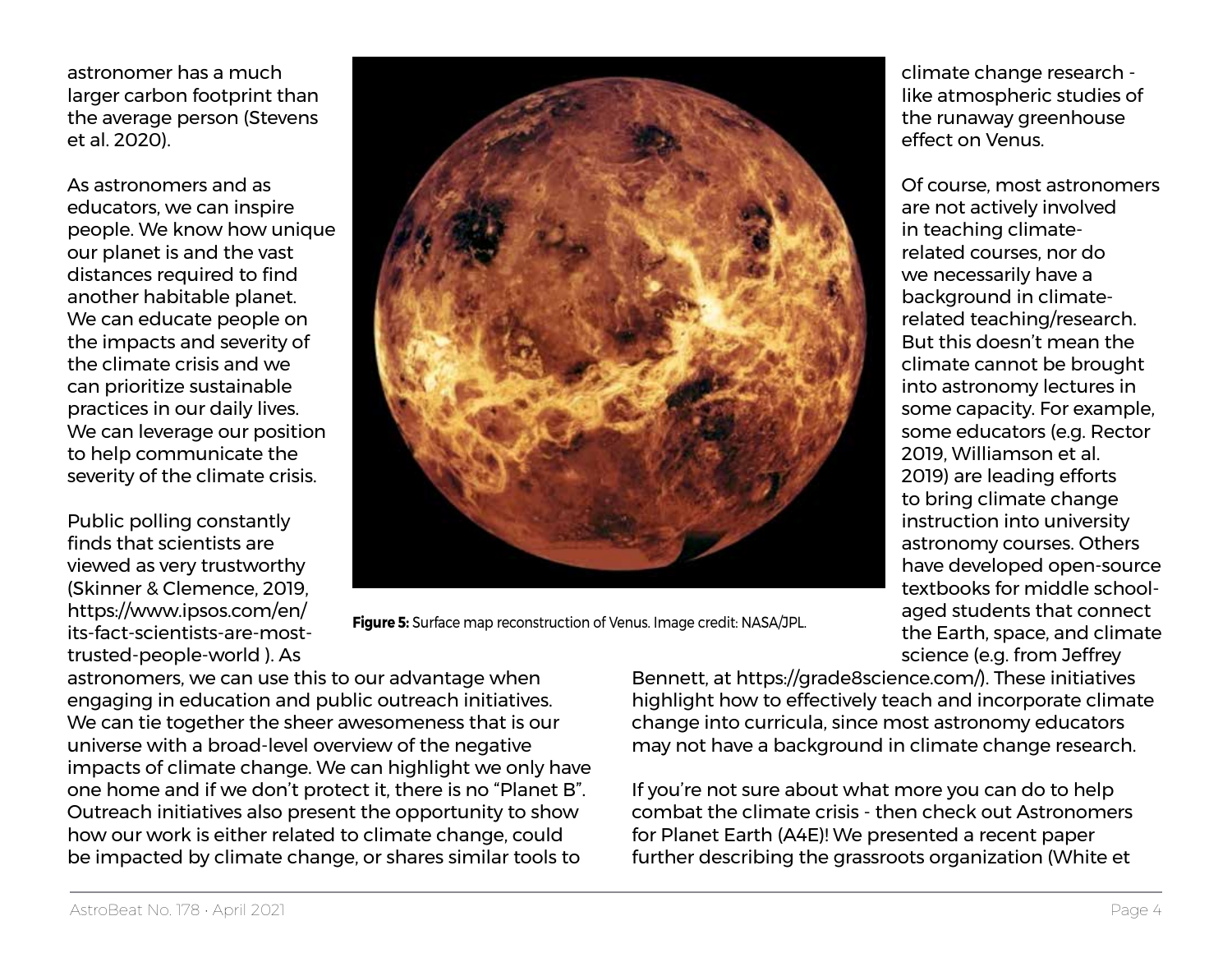

**Figure 6:** Brand new graphic logo for the **ASP2021 Summer Symposium:**  *Addressing Climate Change from an Astronomical Perspective,* a partnership between Astronomers for Planet Earth and the ASP. Credit: David Barker.

al 2021, <https://baas.aas.org/pub/2021i0202/release/1>). A4E members have access to a community of like-minded astronomers that are passionate about combating the climate crisis, and we have developed a [groups.io](http://groups.io) page, webinar Q&A, mailing list, Slack workspace, and Google Drive resources. Please visit [https://astronomersforplanet.](https://astronomersforplanet.earth/join-us-1) [earth/join-us-1](https://astronomersforplanet.earth/join-us-1) and consider joining us. There is no commitment required and you can be as engaged as you choose to be.

Astronomers for Planet Earth is partnering with the ASP for a special virtual event, July 22-23, 2021: **ASP2021 Summer Symposium:** *Addressing Climate Change from an Astronomical Perspective.* This symposium will have a series of talks, panels, and workshops. Participants will engage with ASP's and Astronomers for Planet Earth's

global communities to learn about causes, consequences, and solutions related to the climate crisis. We will collectively come away with new knowledge and tools to better communicate, educate, and advocate for solutions to climate change. Please consider joining us online for this. Learn more at [https://astrosociety.org/get-involved/](https://astrosociety.org/get-involved/events/event-calendar.html/event/2021/07/23/asp2021-summer-symposium-astronomers-for-planet-earth/332162) [events/event-calendar.html/event/2021/07/23/asp2021](https://astrosociety.org/get-involved/events/event-calendar.html/event/2021/07/23/asp2021-summer-symposium-astronomers-for-planet-earth/332162) [summer-symposium-astronomers-for-planet-earth/332162.](https://astrosociety.org/get-involved/events/event-calendar.html/event/2021/07/23/asp2021-summer-symposium-astronomers-for-planet-earth/332162)

#### **References**

Bennett, 2021, *Earth and Space Science,* [https://](https://grade8science.com/) [grade8science.com/](https://grade8science.com/) 

Cabbage & McCarthy, 2016, "NASA climate modeling suggests Venus may have been habitable", [https://climate.](https://climate.nasa.gov/news/2475/nasa-climate-modeling-suggests-venus-may-have-been-habitable/) [nasa.gov/news/2475/nasa-climate-modeling-suggests](https://climate.nasa.gov/news/2475/nasa-climate-modeling-suggests-venus-may-have-been-habitable/)[venus-may-have-been-habitable/](https://climate.nasa.gov/news/2475/nasa-climate-modeling-suggests-venus-may-have-been-habitable/)

Rector, 2019 - [https://ui.adsabs.harvard.edu/](https://ui.adsabs.harvard.edu/abs/2020AAS...23535806R/abstract) [abs/2020AAS...23535806R/abstract](https://ui.adsabs.harvard.edu/abs/2020AAS...23535806R/abstract)

Skinner & /Clemence, 2019, - [https://www.ipsos.com/en/its](https://www.ipsos.com/en/its-fact-scientists-are-most-trusted-people-world)[fact-scientists-are-most-trusted-people-world](https://www.ipsos.com/en/its-fact-scientists-are-most-trusted-people-world)

Stevens et al., 2020, "The imperative to reduce carbon emissions in astronomy" [https://www.nature.com/articles/](https://www.nature.com/articles/s41550-020-1169-1) [s41550-020-1169-1](https://www.nature.com/articles/s41550-020-1169-1)

White et al, 2021,"Astronomers for Planet Earth: Engaging with the Public to Forge a Sustainable Future" - [https://](https://baas.aas.org/pub/2021i0202/release/1) [baas.aas.org/pub/2021i0202/release/1](https://baas.aas.org/pub/2021i0202/release/1)

Williamson, 2019 - [https://ui.adsabs.harvard.edu/](https://ui.adsabs.harvard.edu/abs/2019BAAS...51g..49W/abstract) [abs/2019BAAS...51g..49W/abstract](https://ui.adsabs.harvard.edu/abs/2019BAAS...51g..49W/abstract)